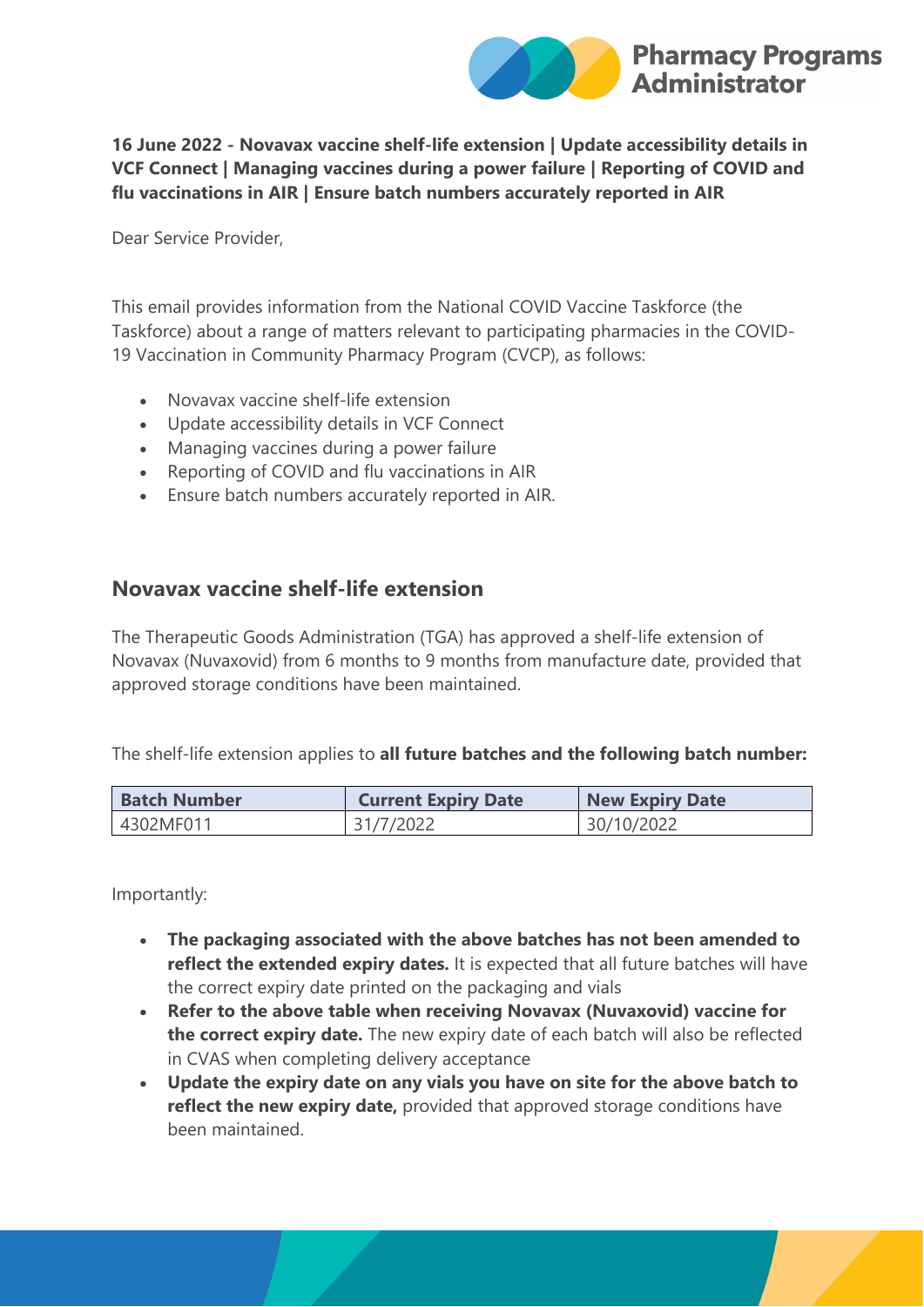

Contact the Vaccine Operations Centre (VOC) on 1800 318 208 or via [COVID19VaccineOperationsCentre@health.gov.au](mailto:COVID19VaccineOperationsCentre@health.gov.au) if you have any questions.

# **Update accessibility details in VCF Connect**

The Vaccine Clinic Finder (VCF) has expanded its support for people with accessibility needs.

Pharmacies are strongly encouraged to **update their accessibility information in VCF Connect** to better support people looking for information about your services online.

If you have not already done so, **please login to VCF Connect and update accessibility features for each Service Name (vaccine).**

These are:

- Wheelchair accessible
- No Medicare card needed
- No appointment needed (whether you accept walk ins)
- Low sensory space available (available in VCF Connect from 16 June)
- Languages other than English spoken by staff at your site (available in VCF Connect from 16 June).

Importantly:

- **Add any COVID vaccines offered at your pharmacy**
- **Ensure your booking provider is correct for each service.** It is a requirement of the program that all COVID vaccines administered at your pharmacy are published on the Vaccine Clinic Finder.

**The Taskforce is calling pharmacies to help update their information on VCF Connect.** including the information listed above.

If you have any questions about using VCF Connect, please contact the VCF Connect helpline on 1800 316 375 or email [CV19.products@health.gov.au.](mailto:CV19.products@health.gov.au)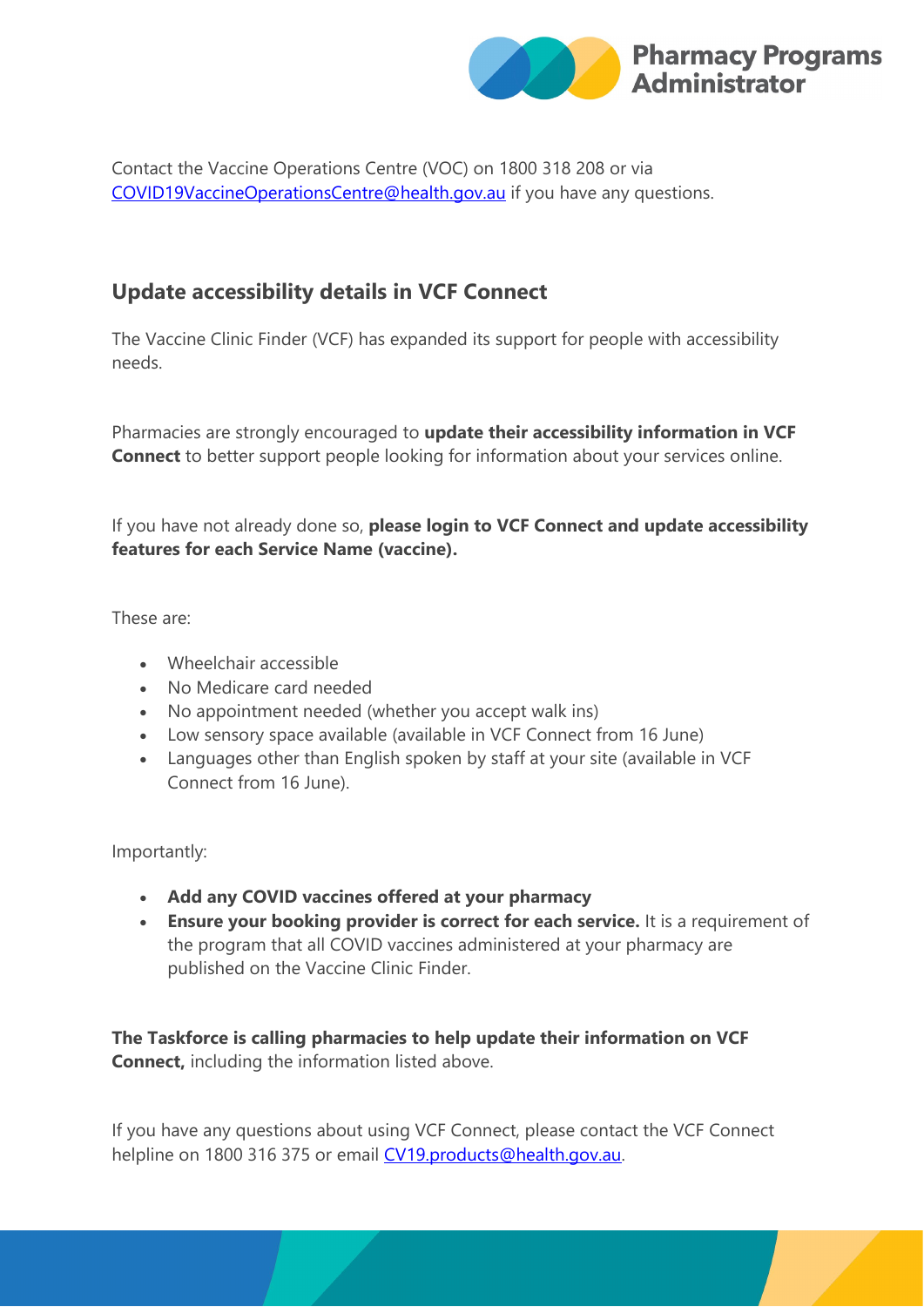

## **Managing vaccines during a power failure**

Power failures may occur for many reasons including weather and network events. **Now is a good time to check and review your** *Vaccine Back-up Management Plan.*

All staff involved in the monitoring or administration of COVID-19 vaccines should practice implementing this plan, including:

- **Ensuring suitable equipment is available and regularly checked,** including temperature monitoring equipment, coolers, ice/gel packs and insulating material
- **Practicing packing vaccines into alternative storage**
- **Knowing where and how to move vaccines to an alternate monitored vaccine fridge.**

Importantly:

- Always refer to the *[Strive for 5](https://protect-au.mimecast.com/s/juRDClx1w7HzG31T9KMhr?domain=health.gov.au)* Department of Health (2019a) guidelines Section 8 for the recommended best practice if the power goes off during and after business hours.
- All jurisdictional policies and procures must also be followed, such as this Cold [Chain Back-up Plan](https://protect-au.mimecast.com/s/iDlRCmO5xyuRX7pUBEopi?domain=sahealth.sa.gov.au) as prepared by the South Australia Health Department.

Pharmacies should ensure the following:

- **The safety, health and wellbeing of staff is the main priority.** Only consider transferring vaccines to alternative vaccine storage if it is safe to do so
- **Take your time to prepare the packing and moving of vaccines.** Although some vaccine fridges may warm above +8°C as quickly as 30 minutes during a power failure, it is also possible for vaccines to freeze in an inappropriately prepared and packed cooler
- **All cold chain breaches of COVID-19 vaccines must be reported immediately** to the Vaccine Operations Centre (VOC) on 1800 318 208
- **Isolate the vaccines within the recommended storage temperature and label vaccines as 'Do not use, do not discard' until further advice is received from the VOC**
- If you have a scheduled COVID-19 vaccine clinic in the near future, inform the VOC to expediate assessment and consider placing the clinic on hold until you receive the outcome of assessment from the VOC.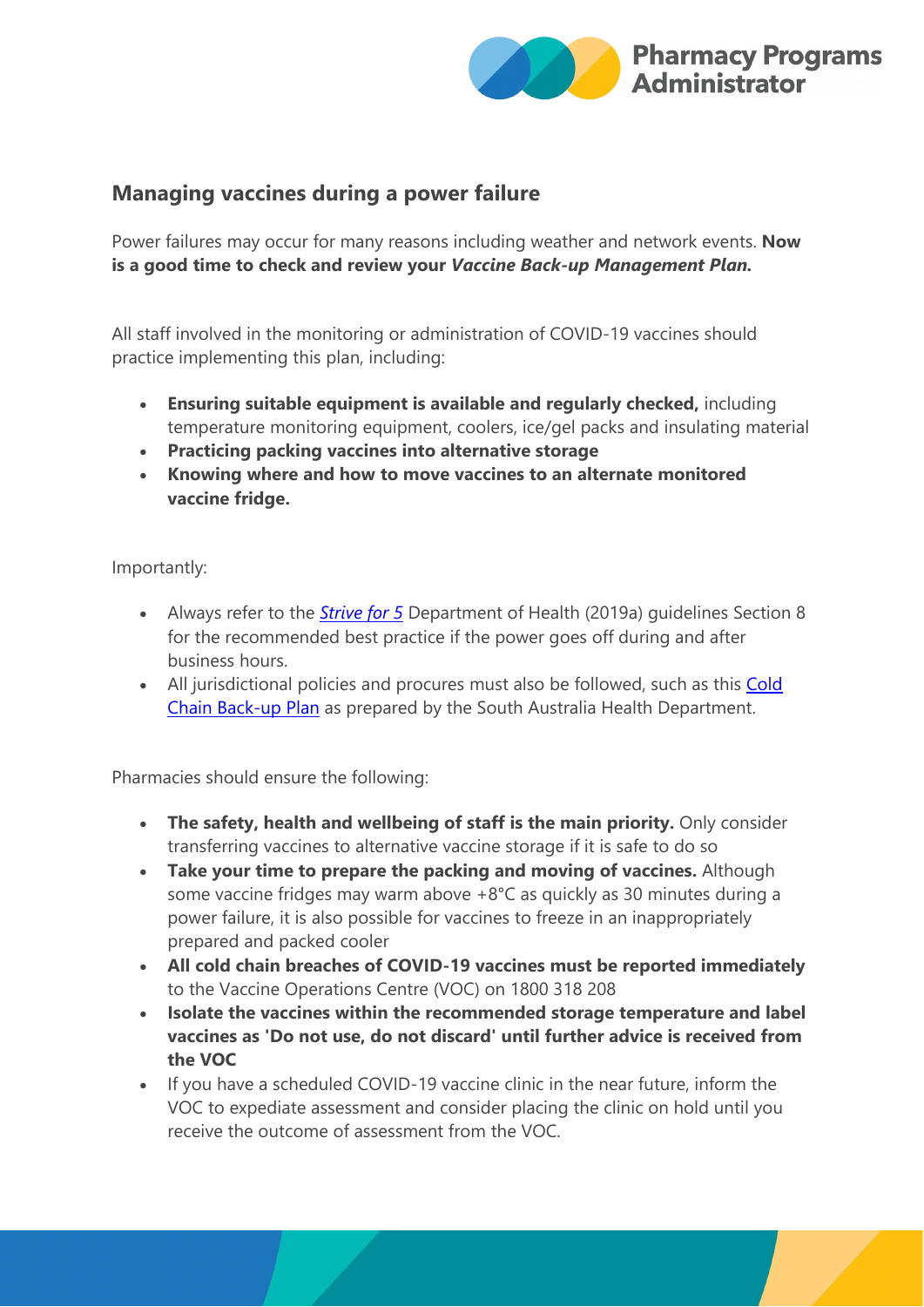

The VOC has been notified of several cases where vaccines have had to be discarded due to incorrect handling of vaccines following a power outage/fridge malfunction.

#### **Case Study**

The clinic was notified of power outage at 2am. A staff member attended the clinic soon after and the vaccines were quickly packed without conditioning the ice/gel packs. A data logger was started and placed in the cooler with the vaccines. The staff member returned home with the cooler and went back to sleep. Review of the data logger in the morning showed the battery had gone flat overnight with the last reading showing a drop to a low of 0°C before it stopped recording altogether.

After such prompt action to protect the vaccines, clinic staff were disappointed when advised to discard them. Without constant temperature monitoring the stability of the vaccines could not be assured.

*NOTE: It is important that a cold chain breach (CCB) is recognised and reported promptly when safe to do so. Potentially compromised vaccines are not to be administered prior to receiving the outcome of the CCB assessment from the VOC.*

## **Reporting of COVID and flu vaccinations in AIR**

Pharmacies are reminded of the importance to report COVID and influenza vaccinations in the Australian Immunisation Register (AIR).

#### **Reporting timely, high quality and accurate vaccination information ensures that the AIR maintains a complete and reliable dataset.**

- This will enable the monitoring of immunisation coverage and administration
- It also ensures that individuals have a complete record of their vaccinations that can be provided as evidence for education, employment, and/or travel purposes.

Importantly:

- Under the *Australian Immunisation Register Act 2015* it is **mandatory for vaccination providers to report all COVID-19, influenza, and National Immunisation Program vaccinations to the AIR**
- To ensure accurate and complete reporting of vaccination information to the AIR, vaccination providers must provide the following information:
	- o Provider information: provider number, name and contact details